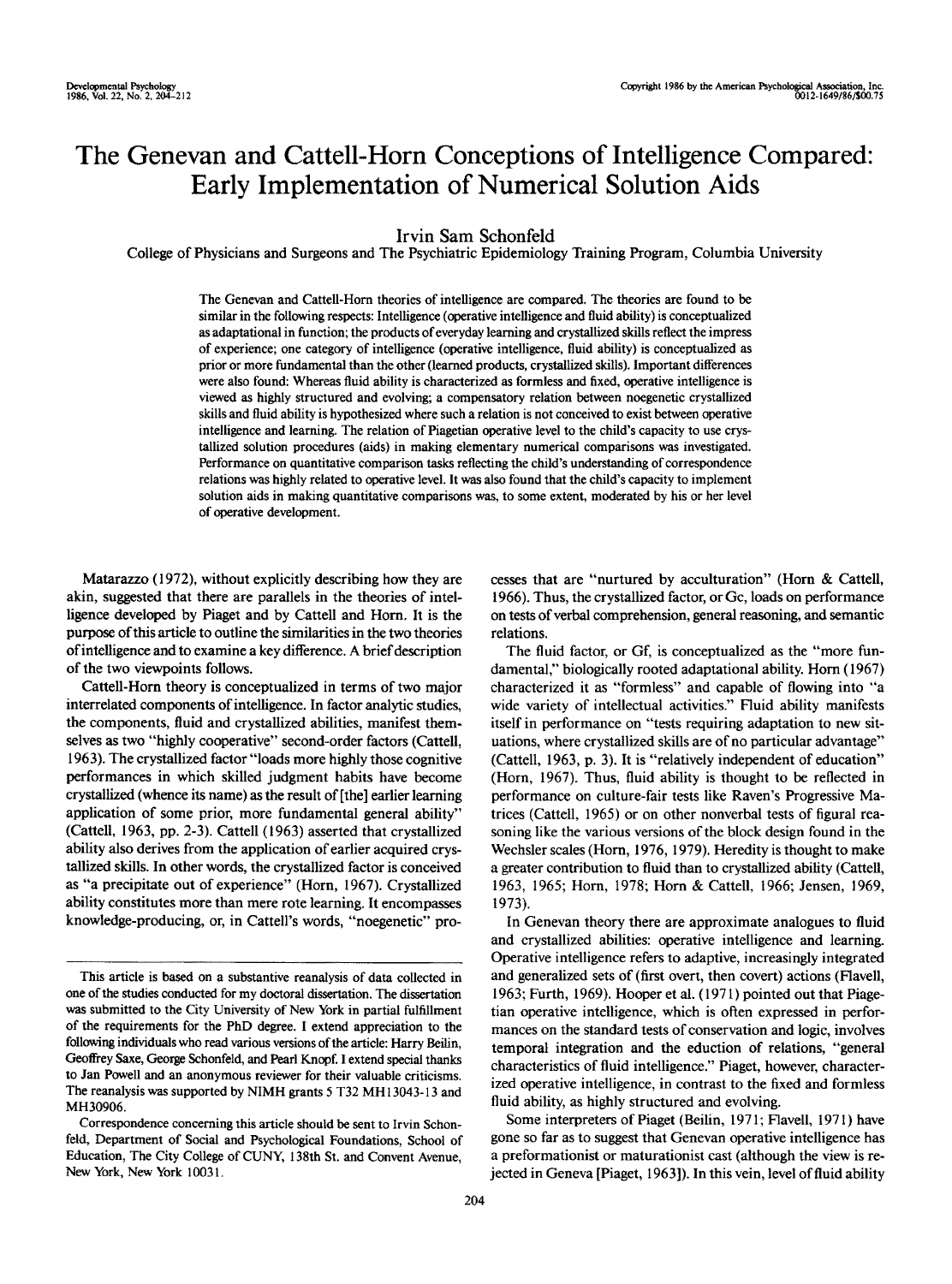is explicitly attributed to heredity. Moreover, fluid ability generally attains its peak between the ages of 12 and 15 (Cattell, 1971), approximately covering the period during which the child attains formal operations, the highest level of operative development within the Genevan framework.

Learning, like crystallized ability, refers to knowledge that is "a function of environmental data" (Furth, 1969, p. 269). Genevan (Inhelder, Sinclair, & Bovet, 1974) and neo-Genevan (Gholson & Beilin, 1979) theories hold that knowledge that is a function of environmental data, that is to say, everyday learning, is regulated by operative level. Similarly, in the Cattell-Horn view, contemporary crystallized ability is ultimately dependent on "formative fluid ability," fluid ability that was mobilized earlier in the individual's development (Cattell, 1963). The Cattell-Horn view, however, differs from the Genevan view on the degree of autonomy between, on one hand, knowledge and skills that result from environmental learning and, on the other, prior forms of intelligence. Within the Genevan framework learning is stage dependent (cf. Gholson & Beilin, 1979). By contrast, the concept of fluid and crystallized abilities "introduces a notion of alternative mechanisms in the performances that are commonly assumed to represent the operation of intelligence. That is, many intellectual tasks allow one to employ either fluid intelligence or crystallized intelligence to arrive at a correct answer" (Horn & Cattell, 1966, p. 255). Cattell-Horn theory provides for a compensatory relation between fluid and crystallized abilities (Horn, 1967, 1968, 1978, 1979; Horn & Cattell, 1966; Jensen, 1969). Where the application of fluid ability cannot lead to a solution of an intellectual problem, the application of crystallized skills may. Moreover, the Cattell-Horn view asserts that crystallized ability is truly knowledge producing in character and with age becomes increasingly independent of fluid ability (Horn, 1978). In yoking learning to operative level, the Genevan view gives acculturational learning relatively less autonomous character than is found in Cattell-Horn theory.

In the study to be described predictions based on the Genevan and Cattell-Horn models are contrasted. The domain of the study is cognition about quantity. Children's quantitative thought is an especially satisfactory area in which to contrast the two theories because of its location within both theories. A major theme of Piaget's writings is the progressive arithmetization of thought. Furthermore, Piaget (1965) advanced the view that conservation, possibly his most studied concept, is a fundamental constituent of quantitative thought. Cattell (1963) found that among children aged 5 to 7, fluid and crystallized factors loaded number facility almost equally, suggesting that within this period alternative fluid and crystallized mechanisms for solving numerical problems emerge. Horn (1967; Horn & Cattell, 1966) advanced the view that mathematical knowledge may be extended through the application of the individual's untutored fluid ability or the products of acculturation. These products, which include algebra and counting, can be aids to mathematical thought.

Counting constitutes what Horn (1968) termed a *generalized solution aid.* A generalized solution aid is a specialized crystallized skill or "technique which may compensate for limitations in anlage capacities" (Horn, 1968, p. 244). Like other crystallized skills, counting may enable the child to solve intellectual problems that are unsolvable given his or her fluid ability. At an elementary level, arrays too large to be within subitizing range may be apprehended through counting, or counting may be used to compare two arrays that because of deceptive length and density cues are not easily evaluated by simple inspection. By contrast, Genevan theory implies that counting could not compensate for immaturity in operative level. Operative level would enjoy a monarchic relation to counting. For example, the child's use of counting to read off the cardinal value of an array would not ensure the child's understanding of number invariance. For Piaget, such a "reading off" would constitute a false conservation. Available evidence suggests that accurate counting, although an excellent means of determining the cardinal value of an array, does not guarantee the attainment of conservation of number (Carpenter, 1971; Gréco, 1962; Piaget, 1965; Wallach & Sprott, 1964; Williams, 1971; Wohlwill & Lowe, 1962; Zimilies, 1966). Yet once conservation of number is attained, the child may use the cardinal values he or she abstracts from arrays in explaining the invariance property.

The set of tasks used in the present study are abridged versions of correspondence tasks used by the investigator in another study (Schonfeld, 1982). The tasks involve items in which accurate comparisons require the coordination of length and density cues, two- and none-to-one correspondences, and countervailing sub $array (greater + lesser)$  relations. The relations embodied in these tasks include compensatory relations as well as the injective and surjective correspondence relations described by Piaget et al. (1971). Performance on the tasks is hypothesized to reflect the level of the child's understanding of compensatory and correspondence relations (Schonfeld, 1982). An implication of the Genevan theory of functions and correspondences (Piaget, 1968, 1970a, 1970b, 1970c; Piaget, Grize, Szeminska, & Vinh Bang, 1971) is that the types of correspondence relations embodied in the tasks used in the present study are more readily solved by concrete operational thinkers than by preoperational thinkers. Genevan theory holds that because learning is regulated by operative level the child's effectiveness in applying solution aids such as counting and matching is limited by the child's level of operative intelligence. However, the "new look" in Genevan theory embodied in the work on function and correspondence relations (Piaget et al., 1977) that has emerged in the 1960s includes the attribution of positive cognitive accomplishments to preoperational children. The Genevan theory of functions would distinguish between preoperational children who have attained some capacity to understand correspondence relations (e.g., some preoperational children have mastered the ingredients of the oneto-one correspondence) from those who have not.

Cattell-Horn theory, however, implies that the implementation of solution aids should enhance the performance of the preoperational child provided that the solution aids are within the child's knowledge base. Consistent with the Cattell-Horn position, there has been mounting evidence that children as young as three are capable of representing numerosity through counting and correspondence (Gelman & Gallistel, 1978). It is therefore important that the investigator include only those children who show evidence of mastery of the required skills. The tasks employed in the present study were designed such that the solution aids of counting and matching may be readily applied.

Because counting becomes routinized and systematic with development, it constitutes a cognitively efficient (Beilin, 1969) means of making numerical comparisons. Matching also con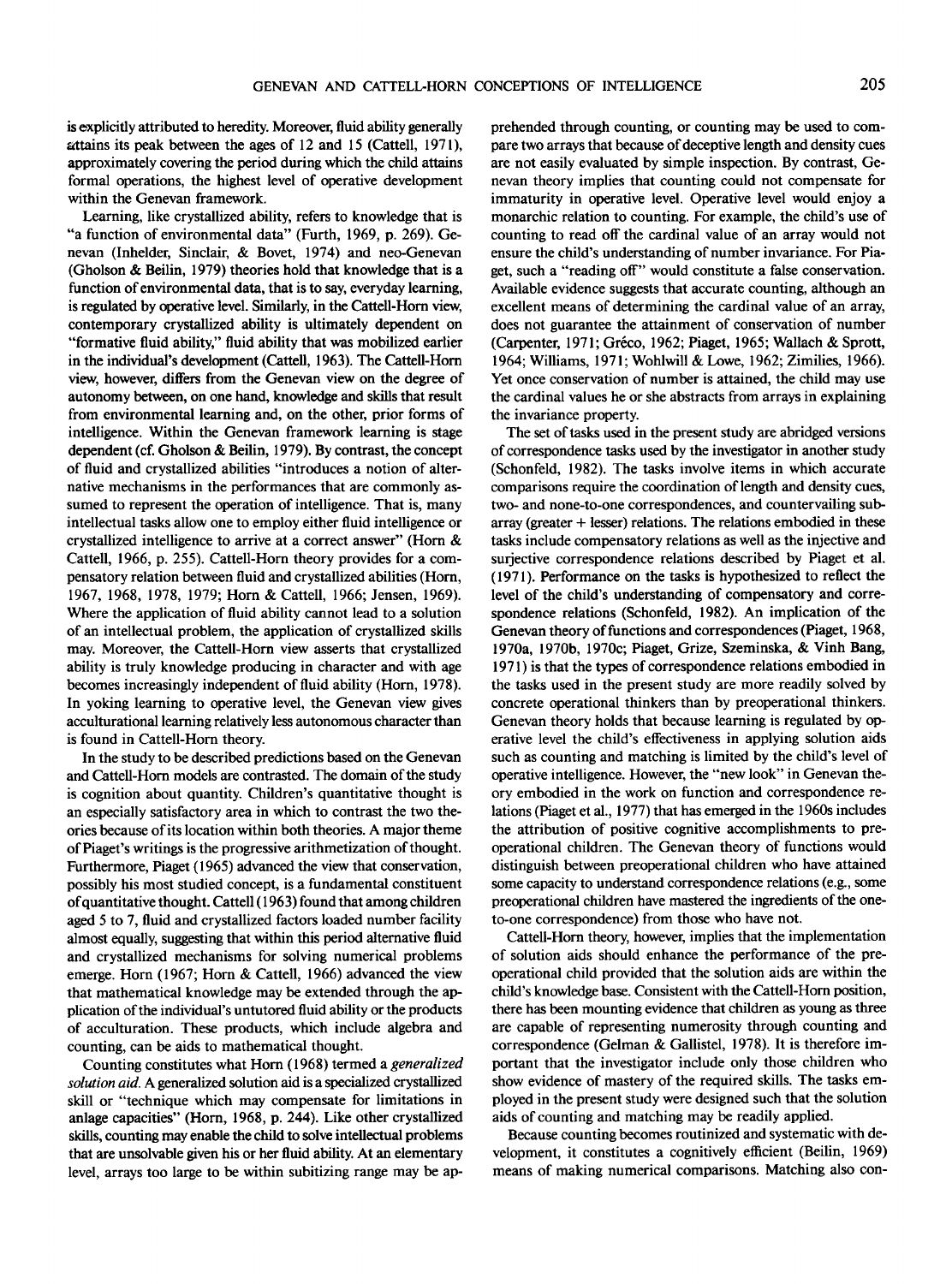stitutes a solution aid, albeit a less efficient one. Matching as it is used here means that the child uses his or her finger to create pairs of objects belonging to facing arrays. The child does externally with his or her finger what, otherwise, he or she might do mentally. If a child matches, one-to-one, pairs of facing elements (for example, in the first LD array pair in Figure 1) from two arrays, proceeding from left to right, as soon as he or she finds a member of one array without a correspondent in the other array, the array containing an unmatched element may be judged to be the more numerous. Matching, in comparison to counting, is probably subject to less intense acculturational pressures.

In the present study, the effectiveness of counting and matching as solution aids was contrasted to that of inspection. Of particular interest is the relative effectiveness of solution aids within a sample of preoperational children. In a prior study (Schonfeld, 1982) children of different developmental levels inspected pairs of arrays embodying different correspondence relations. The use of an instructional set inhibited the children from using overt counting or matching in obtaining solutions. Operative level was found to be highly related to performance on the four most difficult correspondence tasks, those from which the tasks used in the present study were derived. One purpose of this study is to investigate the facilitative effects of solution aids on the comparisonmaking capabilities of preoperational children, thus allowing for a comparison of predictions made by Genevan and Cattell-Horn theories. A prediction that follows from the Genevan viewpoint is that operative level structures children's capacity to use the solution aids to compare arrays accurately (an interaction in statistical terms). Relative to the performance of peers who make numerical comparisons by inspecting arrays, the use of solution

aids (counting or matching) should minimally enhance the performance of the most primitive preoperational children; however, at more advanced operative levels the use of solution aids should enhance performance considerably, relative to inspection. By contrast, a prediction that follows from the Cattell-Horn viewpoint is that the solution aids, provided they are part of the child's repertoire of cognitive skills, ought to enhance the performance of all children including that of the most primitive preoperational children (no interaction).

It should be noted that this study also addresses a methodological similarity between the Genevan and Cattell-Horn theories. The originators of the theory of fluid and crystallized intelligence and the theory of operatory intelligence employed nonexperimental methodologies in advancing their theoretical goals (cf. Elkind, 1974). Although many American researchers have subjected Genevan theory to experimental scrutiny, this researcher finds that few investigators have subjected Cattell-Horn theory to similar scrutiny. The present study, however, asserts that experimental scrutiny of both theories is useful.

### Method

## *Subjects*

Each of 105 children who ranged from 4 years, 0 months to 7 years, 11 months was examined. The mean age was 5 years, 11 months. Children attended tuition-charging private schools, and an informal review of parental occupations indicated that parents were generally employed as professionals and business people. Both sexes were about equally represented. Approximately 90% of the children were white.



*Figure 1.*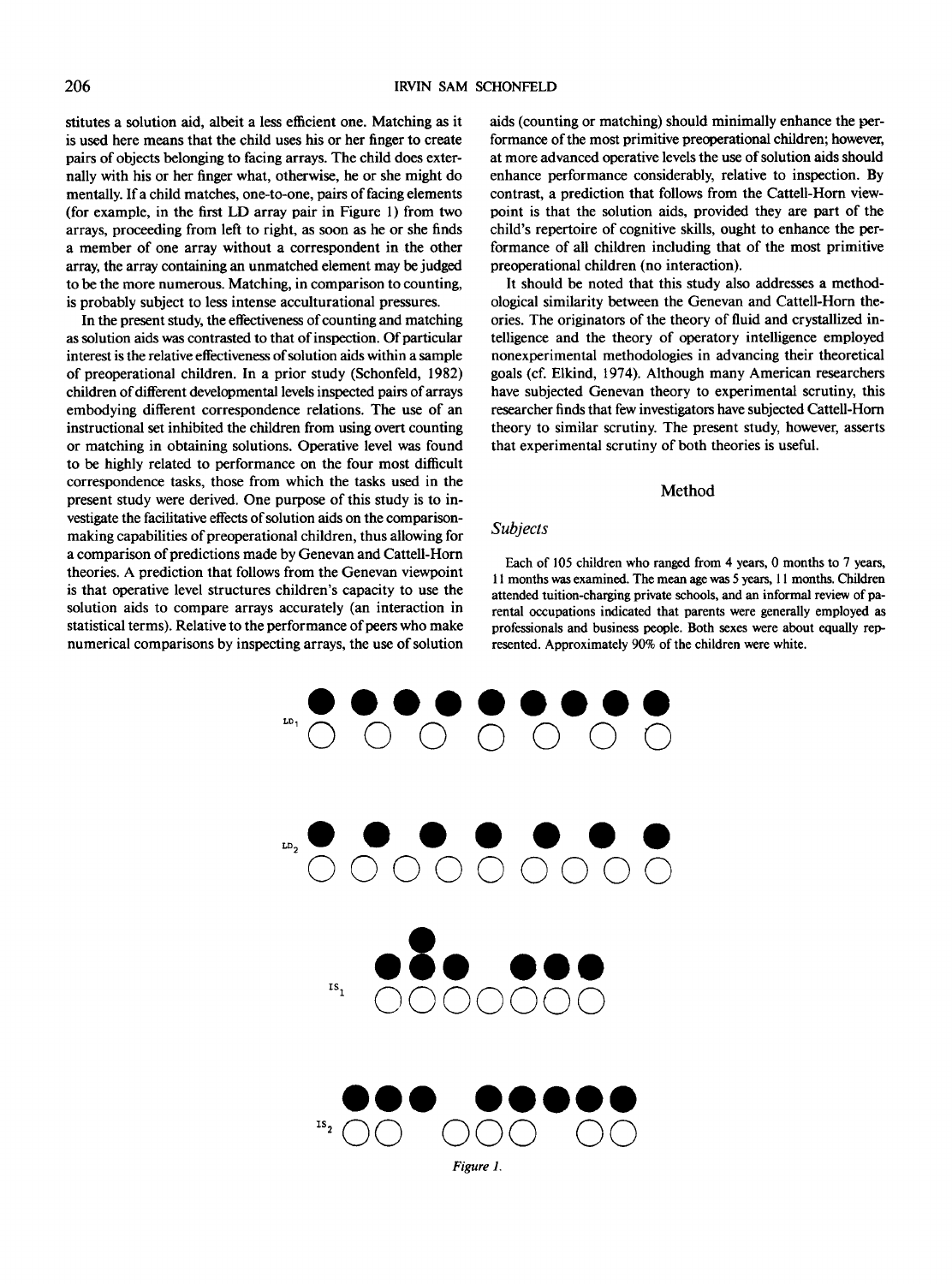## *Materials*

A Sesame Street finger puppet named Grover and 10 black checkers were used in the counting task. Eight black checkers and eight red checkers were used in the conservation of number task. Sesame Street finger puppets named Bert and Ernie were used in the static numerical comparison tasks and the instructional set conditions. Each pair of arrays used in the comparison tasks and the instructional set conditions consisted of a row of green and a row of red decals that had been pasted on to a 15 in.  $\times$ 4 in. (38.10 cm  $\times$  10.16 cm) white rectangular cardboard surface. Each decal was circular with a diameter of three-quarters of an inch (1.9 cm).

The arrays used in the static numerical comparison tasks ranged from 7 to 10 in number. Red decals always appeared above green. Examples of the arrays are depicted in Figures 1 and 2. Each of the four static numerical comparison tasks, LD, IS, TP-I, TP-S, involved four different pairs of arrays. The four arrays used in any one task had a common feature to elicit the child's knowledge of compensatory relations. In the LD task (for length-density compensation from Beilin's [1969] test for "conservation of inequality") the members of a pair of arrays were unequal in number, different but uniform in density, and aligned at the terminal decals. In the IS (injective-surjective correspondence) task, paired arrays were irregularly matched one-to-one, none-to-one, and two-to-one, with terminal decals aligned. The TP-I and -S (two part -injective and -surjective) tasks involved arrays that were themselves divided into two subarrays. In the injective version of the TP tasks, one- and none-to-one mappings were employed. In the surjective version, one- and two-to-one mappings were employed. In all but one of the eight pairs of arrays used in the two TP tasks, terminal decals were aligned. In each of the TP tasks subarray relations were reversed. That is to say, every pair of TP arrays was structured such that: (a) of the two subarrays on the left, a subarray of one color had a greater number of decals than the corresponding subarray of the other color (for example, there might be more green than red decals on the left); and (b) of the two subarrays on the right, the color of the subarray that was the more numerous was the same as the color of the subarray that on the left was the less numerous (and thus more red than green decals on the right).

In contrast to the arrays used in the static numerical comparison tasks, the three red-green pairs of practice arrays employed in the instructional set conditions were smaller and less complex. The following pairs of arrays were employed: 5 red versus 2 green; 3 red versus 6 green; and 4 red versus 4 green. The rows of decals making up a pair of practice arrays were linear, equally dense, and, as far as possible, matched one-to-one from left to right. The red decals always appeared above the green.

## *Design*

Participating children were seen twice no more than four days apart. At the beginning of the first session, each child was asked to count 10 checkers. Any child who counted inaccurately was not included in the sample. Approximately half of the children who were included in the sample were administered four static numerical comparison tasks during the first session. Four other tasks, which were part of a coordinate, but separately reported, study on children's capacity to compare liquid quantity (Schonfeld, 1982), were administered during the second session. For these children Session 1 consisted of, in order, the following: a conservation of number test, one of three possible instructional sets, four static numerical comparison tasks, and a re-presentation of the number conservation test. The purpose of the second number conservation test was to assess the acquisition of number conservation as a consequence of experience with the static numerical comparison tasks.

The other half of the children were administered the static numerical comparison tasks in Session 2; however, the instructional set was always



*Figure 2.*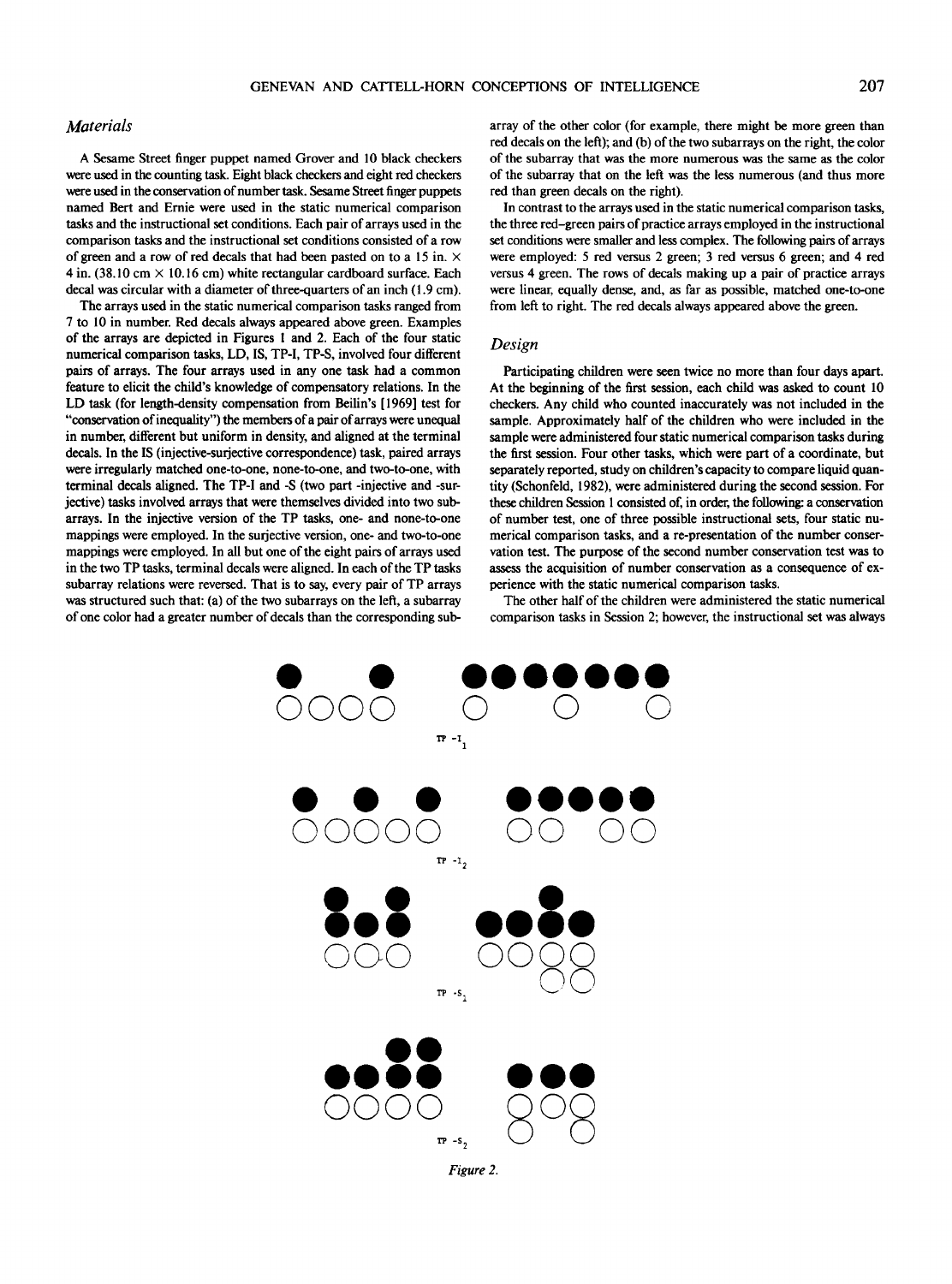administered at the outset of Session 1 just after the counting task [and before the liquid tasks]. For these children Session 2 consisted of, in order, the following: a number conservation test, a reminder of the instructional set administered in Session 1, four static numerical comparison tasks, and a re-presentation of the number conservation test. The order in which the comparison tasks were administered was counterbalanced for subgrouping (unitary arrays vs. arrays comprising subarrays). Thus in either session, subjects were administered numerical tasks in one of the following two orders: (a) number conservation (NC), LD, IS, TP-I, TP-S, NC; (b) NC, TP-I, TP-S, LD, IS, NC.

# *Procedure*

*Counting task.* Each child was introduced to the Grover puppet. The child was then shown a row of 10 black checkers. The examiner informed the child that the checkers were Grover's and asked the child to help Grover find out how many the puppet had by counting the checkers. Two children counted inaccurately and were excluded from the sample.

*Instructional set.* Children were randomly assigned to one of three instructional set conditions, inspection, counting, or matching. Within each set condition, the child was introduced to the Bert and Ernie puppets and was told that each puppet received candy—Bert received green candy and Ernie, red candy—from his mother. Three pairs of arrays of red and green decals, the practice arrays described above, were represented as the candy. The arrays were deliberately kept small in size in order to insure that the set was easy to acquire. Each child assigned to the inspection set condition was instructed to compare the members of each pair of arrays by careful inspection, the way the puppets, who hadn't yet learned to count, preferred the comparison to be made. The child was asked if Bert had more candy, if Ernie had more candy, or if both puppets had the same amount of candy.

The counting set condition was identical to the inspection set condition except that each child was told that Bert and Ernie liked to count and preferred that counting be used to compare the green and red candies in the practice arrays. The matching set condition was identical to the other two conditions except that the child assigned to the condition was told that Bert and Ernie liked to use a finger to match, and preferred that one-to-one matching of the green and red candies be used to compare the practice arrays. Any child who did not understand the set instructions was briefly shown how to perform in accordance with the instructions. This was rare; however, a small number of the younger children in the matching condition required one demonstration.

When the children were administered the static numerical comparison tasks in the second session, the children were reminded of the set instructions administered at the beginning of Session 1. The examiner showed the child the Bert and Ernie puppets and asked the child how the puppets compared candies. If the child responded incorrectly, the examiner repeated the set instructions.

*Conservation of number test.* The number conservation test was administered before and after the static numerical comparison tasks. The test consisted of three trials. In the first trial eight red (black) checkers were placed in a row before the child who was then asked to remove from a bag as many black (red) checkers. The examiner recorded whether or not the child placed the two sets of checkers in one-to-one correspondence. Once the one-to-one correspondence was established (either by the child or the examiner) the examiner expanded (compressed) the row of black (red) checkers and asked the child if the two rows still had the same number of checkers or if one row had more. The child was then asked the reason for his or her judgment. The second trial began after the examiner reestablished the one-to-one correspondence. The examiner compressed (expanded) the red (black) row and then questioned the child. The orders of the first two trials and the colors of the checkers in the rows to be transformed were counterbalanced. The third trial paralleled the second except that the red (black) row was stacked to form a cylinder.

Children were poststratified according to three operative levels: Level

1 nonconservers (most primitive), Level 2 nonconservers (intermediate), and conservers (most advanced). Children who failed to respond correctly on all pre- and posttest trials and failed to place the red and black checkers in one-to-one correspondence on at least one test were operationally defined as Level 1 nonconservers (Level 1 NCs). Children who failed to respond correctly on all pre- and posttest trials but placed the red and black checkers in one-to-one correspondence on both tests were considered to be more advanced and were operationally defined as Level 2 nonconservers (Level 2 NCs). Children who, on each number conservation test, responded correctly and supplied adequate justifications for their responses (e.g., reversibility, addition/substraction) on at least two of the three trials were operationally defined as conservers of number. In Piagetian terms, each of the two NC groups was considered to be preoperational and the conserver group, concrete operational. One child who evinced mastery of one-to-one correspondence on both conservation tests and responded correctly on all pre- and posttest trials without supplying an adequate justification for his responses was classified, in Piagetian terms, as transitional. Because there was only one transitional child, the category was excluded from the analysis. If any child responded incorrectly on all pretest trials but correctly, and with justification, on at least two of three posttest trials, he or she would have been operationally defined as an improver. No child whose behavior conformed to this pattern was found.

*Static numerical comparison tasks.* Every child was administered four static numerical comparison tasks, the LD, IS, TP-I, and TP-S tasks. Each task consisted of four comparisons involving the paired arrays described in the materials section. In each task the child compared the green decals, represented as the Bert puppet's candy, to the red decals, represented as the Ernie puppet's candy. During every comparison the Bert puppet stood next to the row of green decals and the Ernie puppet, next to the row of red decals. With the presentation of each array pair in the LD and IS tasks the child was asked "Did Bert get more candy? Or did Ernie get more candy? Or did both puppets get the same amount of candy?" The orders in which the questions were asked were rotated.

The administration of the two-part (TP) tasks differed, particularly in the beginning of each task, from the administration of the LD and IS tasks. With the presentation of the first array pair in each of the TP tasks, the subarrays on the left were presented as the candy the puppets received in the morning and the subarrays on the right, as the candy the puppets received in the afternoon. With a sweeping motion the examiner indicated that each row of decals across the entire card was the candy each puppet got for the whole day. The examiner next asked the child to compare the morning candies and then the afternoon candies. Every child made these comparisons accurately. The practice of comparing morning and afternoon subarrays was not continued for the remaining three comparisons within each of the TP tasks. It was evident from these and from pilot data that children make subarray comparisons accurately. To elicit the child's comparison of the first entire array pair, the child was asked to compare the candies the puppets got "for the whole day, morning and afternoon together." For each of the next three comparisons within each TP task, the child was asked a set of questions paralleling the questions asked in the LD and IS tasks. The only difference was that the questions used in the TP tasks were prefaced by the phrase "for the whole day."

Throughout the administration of the static numerical comparison tasks the examiner monitored the child's responses to determine if the child's behavior conformed to the instructional set. Although this was rarely needed, any child whose behavior failed to conform to the instructional set was prompted to inspect, count, or match accordingly.

#### Results

In order to maximize reliable variance in the dependent measures and thus increase the power of the tests to be conducted, items from the tasks were pooled to constitute two scales. Scale 1, reflecting performance on comparisons involving unitary ar-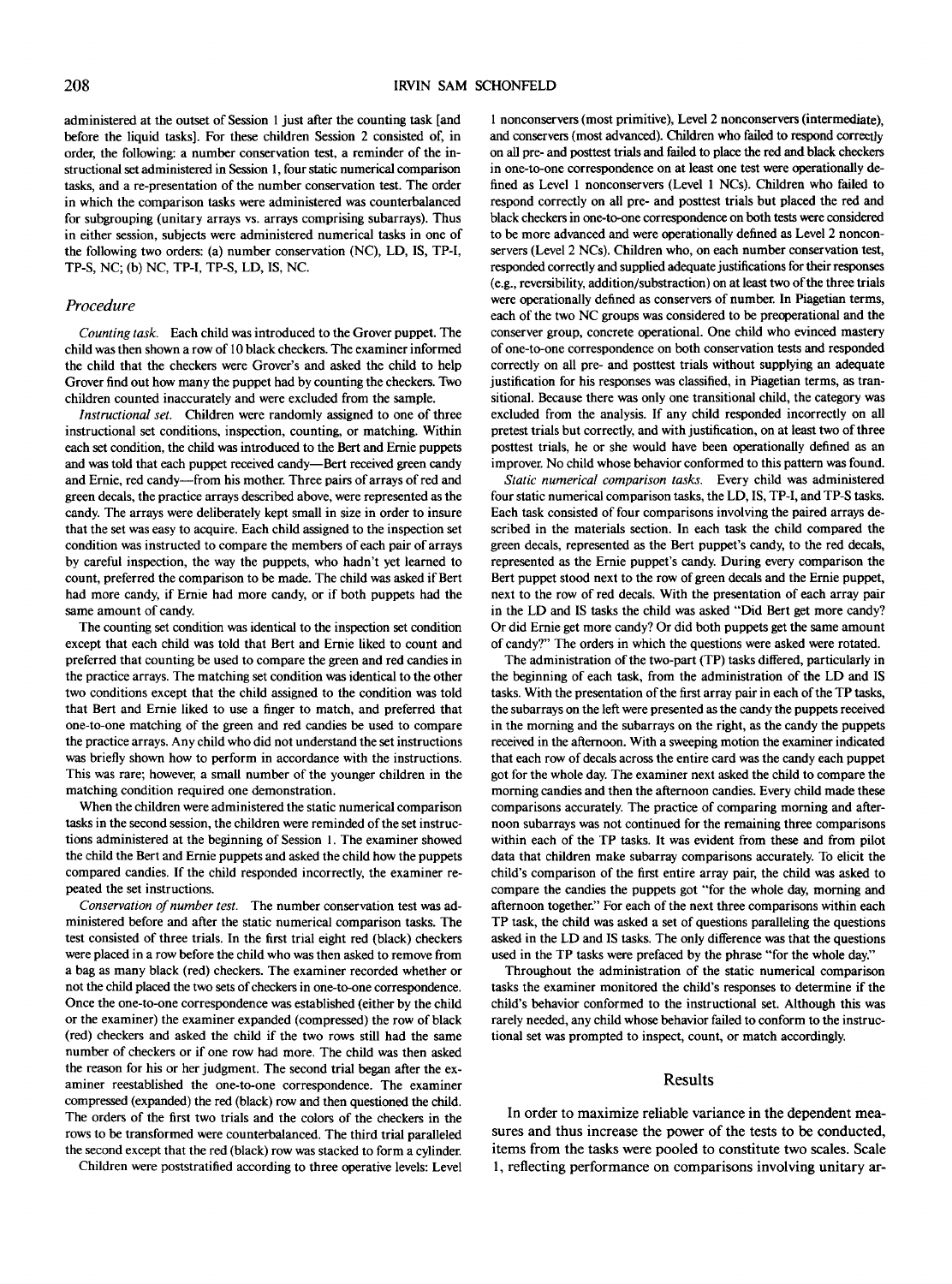| Table 1                                  |  |
|------------------------------------------|--|
| Zero-Order Correlations: Scales 1 and 2. |  |
| Operative Level, and Age                 |  |

| 1. Scale 1<br>2. Scale 2 | $.68*$ |        |     |
|--------------------------|--------|--------|-----|
| 3. Operative level       | .72*   | $.54*$ |     |
| 4. Age                   | $.75*$ | $.56*$ | 73* |

 $* p < .001$ .

rays, consisted of the eight items from the LD and IS tasks. Scale 1 thus constituted a measure of the child's understanding of compensatory relations uncomplicated by the presence of twopart comparisons. The KR-20 reliability (Cronbach's alpha for scales in which response choices are scored as correct or incorrect) for Scale 1 was .86. Scale 2, reflecting performance on comparisons involving arrays comprising subarrays, consisted of the eight items from the two TP tasks. Scale 2 thus constituted a measure of the child's understanding of complex two-part compensatory relations. The KR-20 reliability for Scale 2 was .77.

Table 1 presents zero-order correlations between pairs of the following variables: Scale 1, Scale 2, operative level, and age. The correlation between the two scales approximates the limiting value permitted by the reliabilities. Both scales were moderately correlated with age and operative level. Age and operative level were also moderately correlated. Operative level was significantly correlated to Scale 1 (r = .39, *p <* .001) and Scale 2 (r = .23, *p <* .05) when age was partialed.

With performance on the number conservation tests as an index of operative level, it was expected that, from the Genevan standpoint, set would minimally influence the performance of the least advanced preoperational children (Level 1 NCs) and that the performance of the conservers or the Level 2 NCs would be most influenced by the introduction of solution aids. By constrast, Cattell-Hora theory implies that if a Level 1 NC could count accurately, the use of counting as a solution aid should enhance performance on the static numerical comparison tasks. With regard to the performance of Level 2 NCs and conservers, Cattell-Horn theory does not conflict with Genevan theory because both would suggest that solution aids are useful and accessible to those at higher operative levels. Thus a key test of the Cattell-Horn and Genevan viewpoints would be found in the presence or absence of an interaction.

In order to test the hypothesis a two-way operative level (3 levels) by set (3 levels) analysis of variance (ANOVA) was conducted using each scale as a dependent measure. Because of unequal cell size owing to the poststratification by operative level (see Table 2) all effects were assessed using a regression approach (Cohen & Cohen, 1983). The mean scale scores at each operative level cross-classified by set condition are presented in Table 3. Main effects on Scale 1 were found for operative level,  $F(2,96) =$ 70.62, *p <* .001, and set *F(2,* 96) = 6.01, *p <* .01. An operative level by set interaction,  $F(4,96) = 2.59, p < .05$ , was also detected. Scheffe post hoc tests indicated that the mean Scale 1 score for conservers differed significantly from that of Level 1 and Level 2 NCs *(p <* .01) and that the mean Scale 1 score for Level 2 NCs differed significantly from that of Level 1 NCs *(p <* .01)

| Table 2                          |  |
|----------------------------------|--|
| Numbers of Subjects in Each Cell |  |

| Operative level<br>(poststratification factor) | Inspec-<br>tion | Set<br>counting | Match-<br>ing | Row<br>sum |
|------------------------------------------------|-----------------|-----------------|---------------|------------|
| Level 1 NC                                     | 8               |                 |               | 23         |
| Level 2 NC                                     | 12              | 13              | 14            | 39         |
| Conserver                                      | 15              | 10              | 18            | 43         |
| Column sum                                     | 35              | 31              | 39            | 105        |

[nonsignificant differences are not presented]. Post hoc tests also indicated that subjects assigned to the counting condition performed significantly better than subjects assigned to the inspection condition  $(p < .01)$ .

Main effects on Scale 2 were found for operative level, *F{2,*  $96$  = 28.91,  $p < .001$ , and set,  $F(2,96) = 8.16, p < .001$ . Although the patterning of the Scale 2 cell means suggests counting helps conservers more than nonconservers, no significant operative level by set interaction was detected. Scheffe post hoc tests indicated that the mean Scale 2 score for conservers differed significantly from that of Level 1 and 2 NCs ( $p < .01$ ). Post hoc tests also indicated that children assigned to the counting condition performed significantly better than children assigned to the inspection condition  $(p < .01)$ .

In order to locate the source of the interaction in the assessment of the children's performance on Scale 1, simple one-way effects (Winer, 1971) were assessed for set within each operative level. Set effects were found to be significant only within the Level 2 NC group,  $F(2, 96) = 11.16$ ,  $p < .001$ . Scheffe post hoc tests indicated that performance of Level 2 NCs assigned to the counting set was significantly *(p <* .05) better than that of peers assigned to either inspection or matching. Simple one-way set effects were absent within the conserver and Level 1 NC groups. Simple one-way effects were also assessed for performance on Scale 2. Significant set effects were found within the conserver group,  $F(2, 96) = 3.97$ ,  $p < .05$ ; marginally significant set effects were found within the Level 2 NC group, *F{2,* 96) = 2.55, *p <* .10; and no set effects were found within the Level 1 NC group.

Table 3

*Mean Scale Score by Operative Level and Set Condition*

|                    | <b>Set</b>      |                      |               |            |
|--------------------|-----------------|----------------------|---------------|------------|
| Operative<br>level | Inspec-<br>tion | Count-<br>ing        | Match-<br>ing | OL<br>mean |
|                    |                 | Scale 1 <sup>*</sup> |               |            |
| Level 1 NC         | 1.75            | 1.50                 | 1.14          | 1.48       |
| Level 2 NC         | 1.83            | 5.23                 | 3.43          | 3.54       |
| Conserver          | 6.07            | 7.60                 | 6.67          | 6.67       |
| Set mean           | 3.63            | 5.03                 | 4.51          |            |
|                    |                 | Scale 2 <sup>*</sup> |               |            |
| Level 1 NC         | 1.62            | 2.75                 | 2.71          | 2.35       |
| Level 2 NC         | 2.83            | 4.62                 | 2.71          | 3.38       |
| Conserver          | 4.53            | 7.30                 | 5.50          | 5.58       |
| Set mean           | 3.29            | 5.00                 | 4.00          |            |

 $*$  Maximum scale score = 8.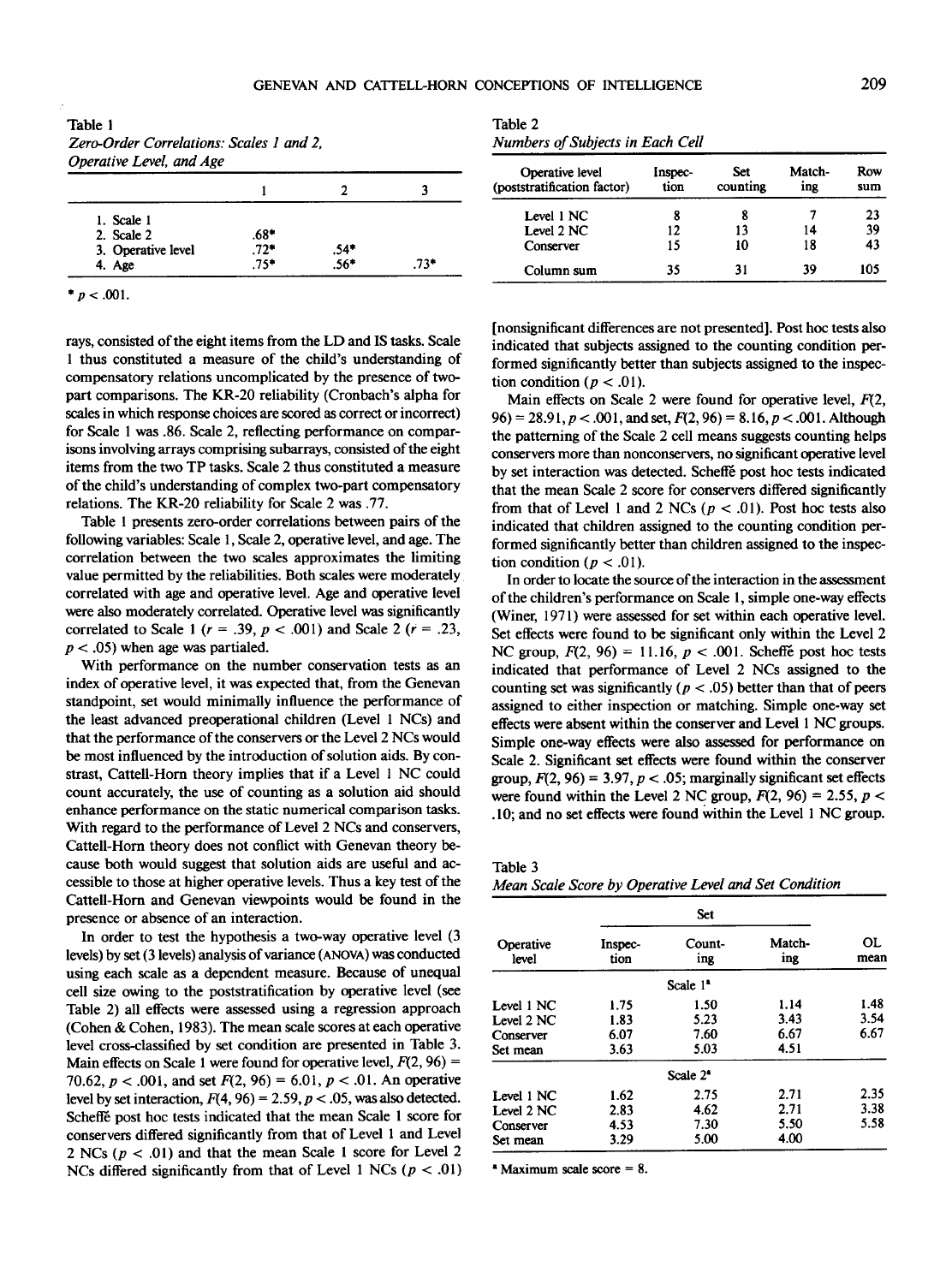Additional analyses were conducted in order to determine if the operative level main effects and the operative level by set interaction would persist when age was covaried. An operative level by set analysis of covariance (ANCOVA) was conducted after a test, on each scale, for the viability of the homogeneity of slope hypothesis failed to be rejected. With regard to Scale 1, the AN-COVA revealed an operative level main effect,  $F(2, 95) = 13.96$ , *p <* .001, a set main effect, *F(2,* 95) = 6.88, *p <* .01, and an operative level by set interaction,  $F(4, 95) = 7.00$ ,  $p < .005$ , when age was covaried. To highlight the source of the interaction, Table 4 presents the age-adjusted deviations between the cell means and the unweighted row means for Scales 1 and 2. The adjusted mean deviation, because it is a measure of difference, is a better indicator of effect than the adjusted cell mean, which is not a true group average (Shrout, personal communication, 1985). Table 4 indicates that, consistent with the results of the ANOVA, the solution aids, particularly counting, tended to affect performance most in the Level 2 NCs.

With regard to Scale 2, the ANCOVA revealed operative level, *F(2,* 95) = 4.84, *p <* .01, and set, *F(2,* 95) = 8.37, *p <* .001, main effects when age was covaried. Although Table 4 is suggestive of an interaction effect as reflected in the age-adjusted deviations found in the conservers (in comparison to the NCs), such a conclusion is not warranted. The interaction effect for Scale 2 was not significant *(p <* .25).

## Discussion

The study investigated the relation of operative level and set to performance on tasks indexing children's knowledge of correspondence relations. Each of the two scales reflecting subject mastery of correspondence relations was found to have satisfactory internal consistency reliability. Performance on both scales was moderately correlated to age. Operative level effects on performance on both scales were found. The operative level effect remained when age was partialed or covaried. As expected, set effects indicating that counting is a better solution strategy than inspection were found. Children assigned to the matching condition tended to perform at levels intermediate to those found in the inspection and counting conditions. An operative level by set interaction was found for Scale 1; however, no interaction was found for Scale 2.

The results tended to be consistent with the Genevan view in that operative level (a) was closely tied to performance on the comparison tasks and (b) moderated set effects on Scale 1. An alternative explanation for the findings is that, like many aspects of cognitive development (including vocabulary acquisition and abstract reasoning), both operative level and correspondencebased understanding are related to age; therefore, the finding of a relation between operative level and correspondence-based knowledge is not especially supportive of Genevan theory. In response to such an explanation it should be noted that operative level was found to be significantly related to performance on Scales 1 and 2 when age was statistically controlled. The operative level by set interaction for Scale 1 remained when age was covaried.

The presence of an interaction effect is important because it is consistent with the Genevan view that operative level regulates the knowledge-producing capabilities of the solution aids. This

#### Table 4

| Age-Adjusted Deviations Between the Cell |  |  |
|------------------------------------------|--|--|
| and the Unweighted Row Means             |  |  |

|                    | <b>Set</b> |          |          |  |
|--------------------|------------|----------|----------|--|
| Operative<br>level | Inspection | Counting | Matching |  |
|                    | Scale 1    |          |          |  |
| Level 1 NC         | 0.35       | $-0.03$  | $-0.32$  |  |
| Level 2 NC         | $-1.47$    | 1.53     | $-0.07$  |  |
| Conserver          | $-0.75$    | 1.03     | $-0.27$  |  |
|                    | Scale 2    |          |          |  |
| Level 1 NC         | $-0.70$    | 0.34     | 0.35     |  |
| Level 2 NC         | $-0.41$    | 1.08     | $-0.67$  |  |
| Conserver          | $-1.27$    | 1.66     | $-0.38$  |  |

view is supported by the results pertaining to Scale 1. The results that apply to Scale 2, however, are more equivocal. Although the operative level by set interaction failed to attain statistical significance, simple one-way ANOVAS were either significant or marginally significant for conservers and Level 2 NCs.

Performance on Scale 2 differs from performance on Scale 1. The conservers tended to perform better on Scale 1 and the level 1 NCs, better on Scale 2. The finding pertaining to conservers is in keeping with the notion that Scale 2 captures more complex compensatory relations and, therefore, is more difficult. Why, however, should the Level 1 NCs assigned to the counting and matching conditions obtain higher mean scores on Scale 2 than on Scale 1? One possible explanation is that the Scale 2 items elicited a higher level of guessing or random responding in the subjects assigned to the counting and matching conditions than did Scale 1. This explanation is consistent with the finding that the cell means for subjects assigned to counting and matching were very close to the value to be expected if all subjects were to arrive at judgments randomly (2.67). An implication of this possibility is that Level 1 NCs who performed worse than chance on Scale 1 made systematic errors. Perhaps they used very immature, but systematic, comparison strategies. A study to identify such strategies is needed to elucidate the issue. It is, however, unlikely that almost every Level 1 NC assigned to the counting or matching condition guessed in response to each Scale 2 item. Perhaps these subjects implemented a variety of strategies, undetectable given the present methods, that when aggregated yielded results resembling a random process.

It is suggested here that the quality of the comparison tasks and the level of the child's thinking within the preoperational period are key issues surrounding the question of the cognitive achievements of preoperational children. The tasks employed in the present study were designed to embody correspondence relations specified by late Genevan theory. A special concern of the present article was to develop tasks whose psychometric properties allowed for adequate tests of the hypotheses; the psychometric properties of experimental tasks employed in cognitive developmental research are too infrequently investigated (Rushton, Brainerd, & Pressley, 1983).

With these concerns in mind, the issue studied here was not whether preoperational children can achieve success on certain tasks, but the identification of levels within a heterogeneous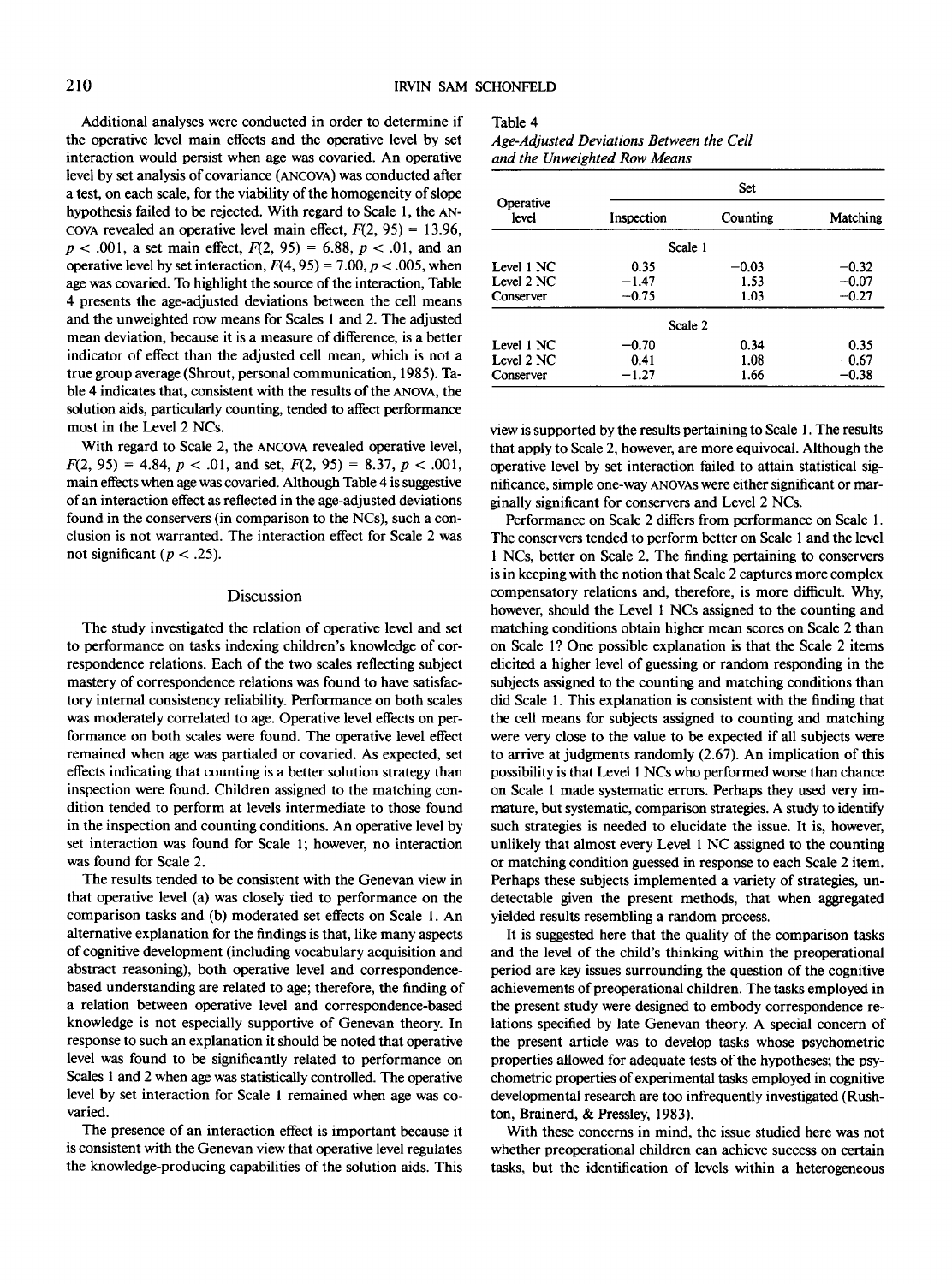preoperational period that allow for the use of effective solution procedures. In the present study, preoperational children were grouped by two levels: those who manifested little spontaneous capacity to use one-to-one correspondence in establishing quantitative equivalence (Level 1 NCs) and those who easily used oneto-one correspondence in establishing equivalence (Level 2 NCs). Level 2 NCs assigned to the counting condition, in comparison to their developmental peers assigned to the inspection condition, tended to be more accurate in comparing Scale 1 arrays. This counting-inspection differential did not materialize for Level 1 NCs. It might be argued that these findings may be owed to the presence of more accurate counters among the Level 2 NCs than among the Level 1 NCs. Such an explanation, however, is inconsistent with a key feature of the experimental procedure. In order to be incepted into the study subjects had to pass a test of counting accuracy geared to the largest numerosity encountered in the scale items. Thus the differences favoring counting over inspection for Level 2 compared to Level 1 NCs could not be attributed to operative-level-related differences in counting accuracy, at least as far as numerosities of 10 or less are concerned. Moreover, direct observation during the tasks indicates that the Level 1 NCs tended to count accurately. For example, a Level 1 NC might accurately count seven red and nine green candies in an LD comparison but indicate that the two puppets received the same amount.

The results are consistent with the view that operative level moderates, or structures, the child's capacity to use solution aids. One possible explanation is that, in contrast to Level 1 NCs, Level 2 NCs have, as evidenced by their performance on the number conservation tests, a greater understanding of one-toone correspondence relations. Level 2 NCs would thus be more likely to understand the significance of counting, which itself involves the establishing of a one-to-one correspondence relation between an ordered list of number names and a set of countables (see Saxe, 1979a, 1979b). It would, however, be useful for future researchers to develop reliably differentiated categories within the preoperational period in order to explore further the issue of operative-level-related dependencies in functioning. The above findings are limited to Scale 1. Continued scale development would be useful.

Despite the support offered by this article for the Genevan view, Genevan theory, with its stress on universal features of cognitive development, tends to neglect issues pertaining to localized functioning such as the question of the relative efficacy of rival solution approaches. Cattell-Horn theory, by contrast, emphasizes that well-learned knowledge-producing skills constitute potential solution aids, and that children differ in what solution aids they learn to implement. That children assigned to the counting condition tended to make more accurate comparisons than children assigned to the two other conditions implies that counting constitutes a solution aid that is cognitively more efficient (Beilin, 1969) than either inspection or matching. Several characteristics of counting are possible sources of efficiency. Counting is an indexing operation where number names are ordered and assigned to objects one-to-one, thus guaranteeing an accurate representation of the cardinal value of an aggregate. Counting becomes highly routinized and thus easy to invoke. According to Werner (1957), counting, with development, becomes progressively less susceptible to interference related to the configuration of countables. Finally, counting is a "tool" with strong environmental support (Saxe, 1979b; Vygotsky, 1978).

#### References

- Beilin, H. (1969). Stimulus and cognitive transformation in conservation. In D. Elkind & J. H. Flavell (Eds.), *Studies in cognitive development* (pp. 409-437). New York: Oxford University Press.
- Beilin, H. (1971). The development of physical concepts. In T. Mischel (Ed.), *Cognitive development and epistemology***(pp. 85-119). New York:** Academic Press.
- Carpenter, T. P. (1971). *The role of equivalence and order relations in the development and coordination of the concepts of unit size and number of units in selected conservation type measurement problems.* Technical Report No. 178, Wisconsin Research and Development Center for Cognitive Learning.
- Cattell, R. B. (1963). Theory of fluid and crystallized intelligence: A critical experiment. *Journal of Educational Psychology, 54,* 1-22.
- Cattell, R. B. (1965). The scientific analysis of personality. Chicago: Aldine. Cattell, R. B. (1971). Abilities: Their structure, growth, and action. Boston: Houghton Mifflin.
- Cohen, J., & Cohen, P. (1983). *Applied multiple regression/correlation analysis for the behavioral sciences* (2nd ed.). Hillsdale, NJ: Erlbaum.
- Elkind, D. (1974). *Children and adolescents: Interpretive essays on Jean Piaget.* New York: Oxford University Press.
- Flavell, J. H. (1963). *The developmental psychology of Jean Piaget.* Princeton, NJ: Van Nostrand.
- Flavell, J. H. (1971). Comments on Beilin's "The development of physical concepts." In T. Mischel (Ed.), *Cognitive development and epistemology* (pp. 121-128). New York: Academic Press.
- Furth, H. G. (1969). *Piaget and knowledge.* Englewood, NJ: Prentice-Hall.
- Gelman, R., & Gallistel, C. R. (1978). *The child's understanding of number.* Cambridge, MA: Harvard University Press.
- Gholson, B., & Beilin, H. (1979). A developmental model of human learning. In H. W. Reese & L. P. Lipsitt (Eds.), *Advances in child development and behavior* (Vol. 13, pp. 47-81). New York: Academic Press.
- Gréco, P. (1962). Quantité et quotité. In P. Gréco & A. Morf, Structures numériques élémentaires. Etudes d'épistémologie génétique (Vol. 13). Paris: Presses Universitaires de France.
- Hooper, F. H., Fitzgerald, J., & Papalia, D. (1971). Piagetian theory and the aging process: Extensions and speculations. *Aging and Human Development, 2,* 3-20.
- Horn, J. L. (1967). Intelligence: Why it grows, why it declines. *Transaction,* 23-31.
- Horn, J. L. (1968). Organization of abilities and the development of intelligence. *Psychological Review, 75,* 242-259.
- Horn, J. L. (1976). Human abilities: A review of research and theory in the early 1970s. *Annual Review of Psychology, 27,* 437-485.
- Horn, J. L. (1978). The nature and development of intellectual abilities. In R. T. Osborne, C. E. Noble, & N. Weyl (Eds.), *Human variation: The biopsychology of age, race, and sex* **(pp. 107-136). New York:** Academic Press.
- Horn, J. L. (Sept. 1979). Intelligence and age. Symposium de la Clinique Psychiatrique, Université de Geneve.
- Horn, J. L., & Cattell, R. B. (1966). Refinement and test of the theory of fluid and crystallized general intelligence. *Journal of Educational Psychology, 57,* 253-270.
- Inhelder, B., Sinclair, H., & Bovet, M. (1974). Learning and the development of cognition. Cambridge, MA: Harvard University Press.
- Jensen, A. R. (1969). How much can we boost I.Q. and scholastic achievement? *Harvard Educational Review, 39,* 1-123.
- Jensen, A. R. (1973). *Educability and group differences.* New York: Harper and Row, 1973.